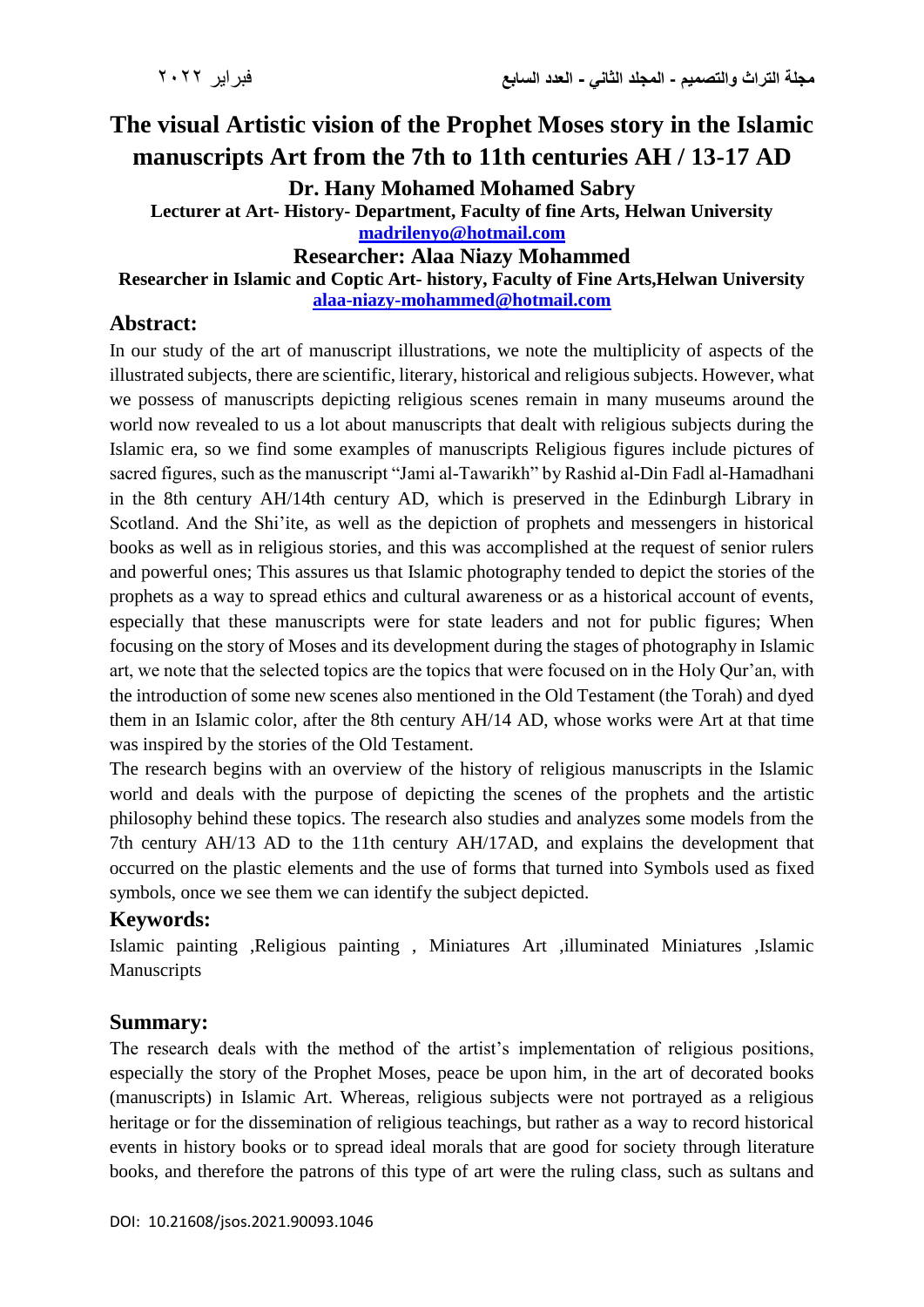princes, as the implementation of this type of depiction was carried out by artists in the royal art workshops in the sultans' palaces.

The research also mentions the tools and materials used in Islamic manuscripts and the types of dyes used in Islamic manuscripts with the inclusion of their scientific names and the method of preparing papers for drawing on them, as well as the method of distributing colours.

 The artist relied on several sources from the beginning of his implementation of religious topics and considered them as his reference, such as the stories of the Old Testament and the Holy Qur'an, so he mixed them until he developed his own style.

The depiction of the themes of religious stories in Islamic art began in the  $13<sup>th</sup> / 14<sup>th</sup>$  century AD, and soon these themes multiplied in Islamic art until they reached their peak in the golden age of the 15<sup>th</sup> century AD and continued to the 17<sup>th</sup> century AD. All the way to the stories of the prophets of Nishapuri and the manuscript of the Mirror of Holiness in the 17<sup>th</sup> century AD. The artist did not depict the sacred personalities as prophets according to a living model in front of him or a true description. Rather, he was satisfied with symbolizing the prophets with some special symbols, which later became indications for drawing a sacred figure such as the sacred flame and the veil of the face. The research includes different models and varied in terms of topics and dates.

Similarities and common features appear in all models, such as the continuity of dividing the page into two parts, one part is calm and serene and always has Moses, and the other part is full of scattered and violent movements and always expresses the event in the picture, as well as the kinetic diversity in people, each of them has a motor performance that distinguished him and expresses it.

At the end of the research, we note that the goal of depicting religious subjects is to publish religious preaching. Most of the drawings that contain religious subjects are not depicted as a religious template, but are worldly works carried out for the sake of the sultans and princes in the royal court; Religious photography also appeared in some Islamic countries and did not appear in others, and among those artistic centers that were interested in photographing this type of subject is (Iran - Turkey - India). In depicting the scenes, the story was depicted in a contemporary way for the time in which the manuscript was executed, and this is evident in the elements that carry with it the patterns of space and time in costumes, clothes and buildings, shedding light on the Prophet and his distinction through the aura or the face covering, which is a kind of prestige and respect for the personality. The image, and the sacred flame or aura was used more than the face covering, and that flame either covered the whole body or the head only, and the most used is the halo around the head, and it rarely appears devoid of the aura.

At the end of the research, we can say that Islamic art, especially in the illustration, did not leave any of the topics that could be transformed into a work of art unless he did it in accordance with his philosophical vision and his own artistic vision stemming from the site where the artwork was executed with the addition of symbols and elements of its own that make it unique and distinguished among the arts of other civilizations.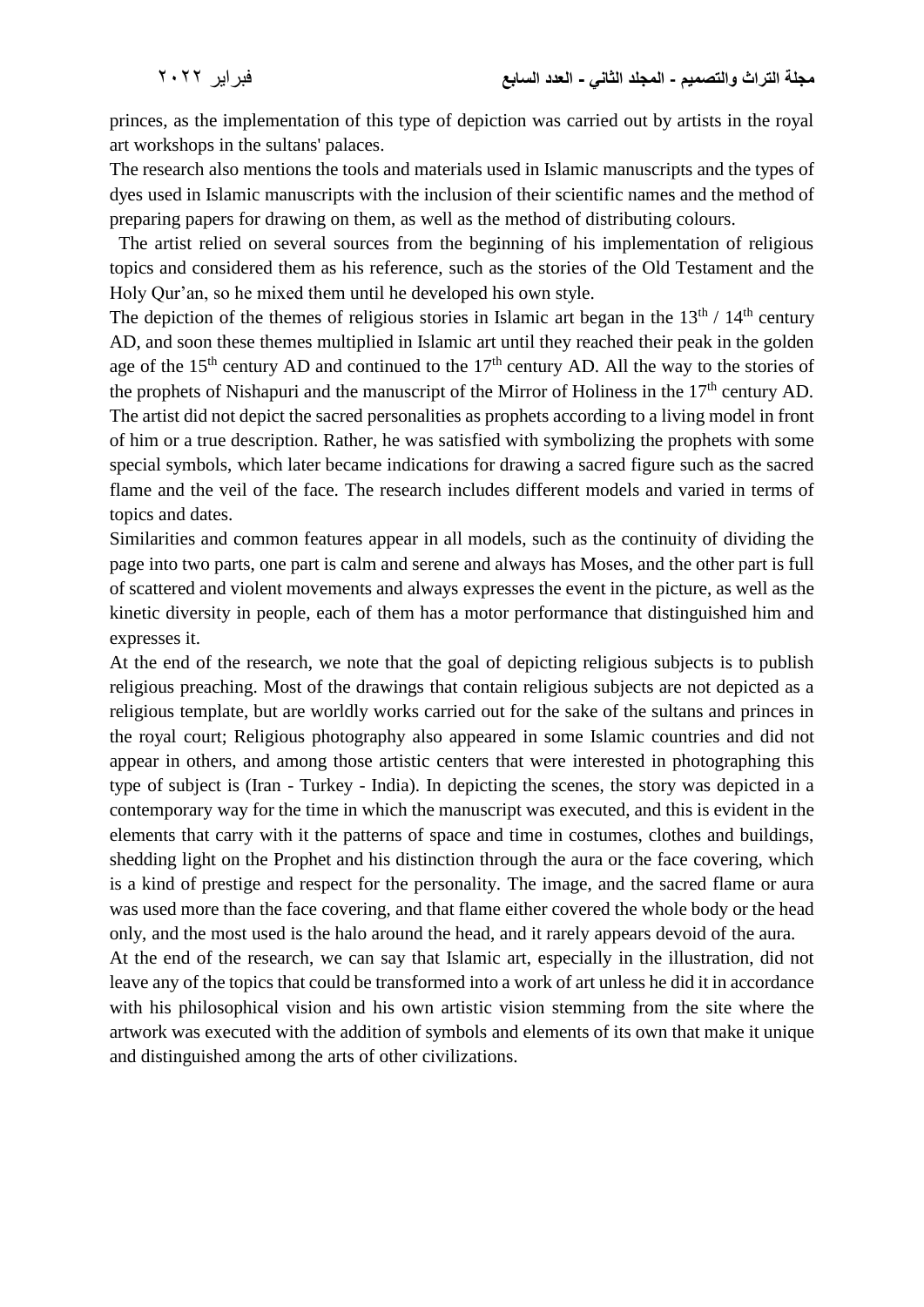# **Results:**

1- There were no manuscripts related to the story of Moses, peace be upon him alone, but some scenes from his life were depicted within other scenes and stories from the lives of other prophets and stories of two historical heroes and kings.

2- Drawings that contain religious themes are not depicted as religious moulds, but are worldly entertainment works carried out for the sake of the sultans and princes in the royal court; To tell a story that is related to and affects human life, as its function is to add a moral value or a life lesson through the use of symbolism and philosophical content as well as the elements that form direct concepts, and not an act of the afterlife or an educational religious work or a work to sanctify specific people.

3- Some scenes received more attention than others from the story of Moses and were filmed in a larger amount than their counterparts from the other scenes, such as (Moses' stick turned into a snake – Moses eliminated Awj – Moses and Quran), and the common factor between these topics is the divine miracle that occurred in Each of them, therefore, confirming this on the artist's choice of topics that generally approximate myths, miracles, and strange things far from reality, which confirms the artist's interest and emphasizes the ethical, societal and recreational aspect of those works, away from the religious aspect.

4- The artistic centers that were interested in photographing this type of subjects are (Iran – Turkey – India). All the artistic models in our hands did not come out of those geographical locations, despite the varying number of works. Most of them depicted the story of Moses, Iran, followed by Turkey. As for India, the works that the story of Moses, peace be upon him, included a small number of those that depicted Christ.

5- The golden age of religious depiction in Islamic manuscripts is the  $10<sup>th</sup>$  century AH / 16 AD when manuscript photography reached a high quality and a high level, especially among the Persians and Turks. As for the  $11<sup>th</sup>$  century AH / 17 AD, Western influences began to enter and followed Western pictorial methods in terms of perspective and colours, as we note in a manuscript Dastan of Christ and other manuscripts, especially those executed in India.

6- Depicting the story in a contemporary way of the time in which the manuscript was executed, away from adhering to the chronological and historical template of the real story, and this appears in the costumes, clothes and buildings.

7- Most of the scenes are external scenes in natural places, such as in the scene of the confrontation of witches, the drowning of Pharaoh, the destruction of Quran and the burning serpents. They were photographed inside the palace.

8- The most frequent and used configuration is the design that consists of a mountain background that covers most of the image area from the front in the foreground, over which the main events of the scene revolve, and behind that mountain there is a group of people stand spectators and the sky appears at the top and forms a small area.

9- Shedding light on the Prophet and distinguishing him through the aura or the face covering, which is a kind of prestige and respect for the depicted character, and the aura or the sacred flame was used more than the face covering, and that flame either covered the whole body or the head only, and the most used of them was the aura around the head and rarely appears free from the areola.